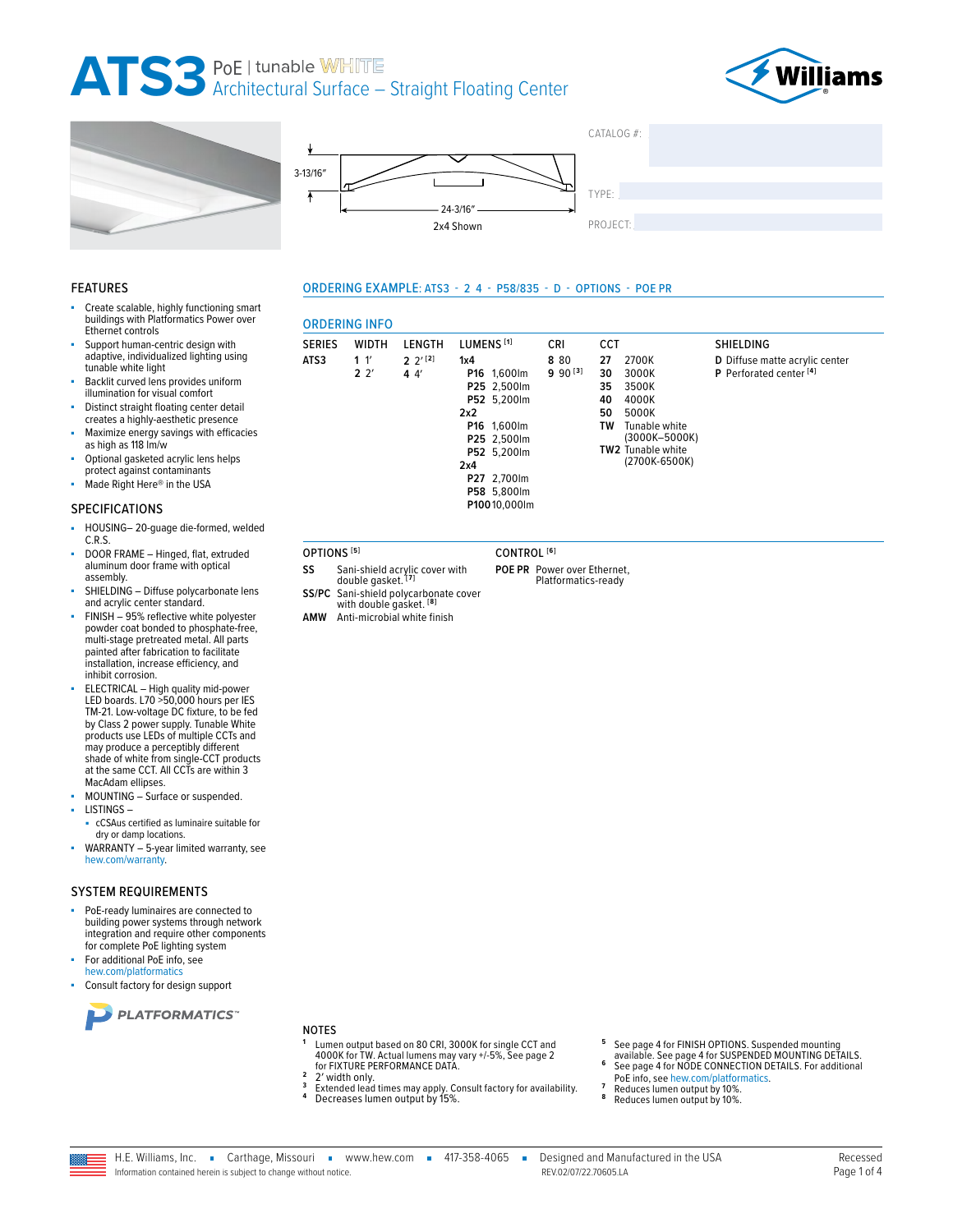## ATS3<sup>PoE | tunable WHITE<br>Architectural Surface – Straight Floating Center</sup>

## <span id="page-1-0"></span>FIXTURE PERFORMANCE DATA

#### **STANDARD**

|     | ,,,,,,,,,,,,       |                         |                |                        |  |  |  |
|-----|--------------------|-------------------------|----------------|------------------------|--|--|--|
|     | <b>LED PACKAGE</b> | <b>DELIVERED LUMENS</b> | <b>WATTAGE</b> | <b>EFFICACY (Im/W)</b> |  |  |  |
|     | P16                | 1534                    | 14.4           | 106.4                  |  |  |  |
| Σđ  | P <sub>25</sub>    | 2331                    | 23.2           | 100.7                  |  |  |  |
|     | P52                | 4873                    | 46.9           | 104.0                  |  |  |  |
|     | P16                | 1534                    | 14.4           | 106.4                  |  |  |  |
| 2x2 | P25                | 2331                    | 23.2           | 100.7                  |  |  |  |
|     | P52                | 4873                    | 46.9           | 104.0                  |  |  |  |
| 2x4 | P <sub>27</sub>    | 2633                    | 21.7           | 121.3                  |  |  |  |
|     | P58                | 5570                    | 47.5           | 117.4                  |  |  |  |
|     | P1001              | 9647                    | 81.2           | 118.9                  |  |  |  |

#### MULTIPLIER TABLE

|    |       | <b>COLOR TEMPERATURE</b> |           |                 |  |  |  |  |
|----|-------|--------------------------|-----------|-----------------|--|--|--|--|
|    | CCT   | <b>STANDARD</b>          | <b>TW</b> | TW <sub>2</sub> |  |  |  |  |
| కె | 2700K | 0.97                     |           | 0.93            |  |  |  |  |
|    | 3000K | 0.99                     | 0.95      | 0.95            |  |  |  |  |
|    | 3500K | 1.00                     | 0.98      | 0.98            |  |  |  |  |
| 80 | 4000K | 1.03                     | 1.00      | 1.00            |  |  |  |  |
|    | 5000K | 1.06                     | 0.96      | 1.02            |  |  |  |  |
|    | 6500K |                          |           | 1.01            |  |  |  |  |
|    | 2700K | 0.80                     |           | 0.93            |  |  |  |  |
|    | 3000K | 0.82                     | 0.91      | 0.95            |  |  |  |  |
| පි | 3500K | 0.83                     | 0.96      | 0.98            |  |  |  |  |
| g  | 4000K | 0.86                     | 1.00      | 1.00            |  |  |  |  |
|    | 5000K | 0.89                     | 1.03      | 1.03            |  |  |  |  |
|    | 6500K |                          |           | 1.02            |  |  |  |  |

## **<sup>1</sup>** Fixture contains two nodes, one power drop per node required.

■ Photometrics tested in accordance with IESNA LM-79. Results shown are based on 25ºC ambient temperature.

- Standard results based<br>
on 3500K standard, 80<br>
cRI, actual lumens may<br>
vary +/-5%<br>
Tunable white results<br>
based on 4000K<br>
standard, 80 CRI, actual<br>
lumens may vary +/-5%
- 
- Use multiplier tables to calculate additional
- options.







## PHOTOMETRY

**ATS3-14-P52/835-D** Total Luminaire Output: 4873 lumens; 47 Watts | Efficacy: 104 lm/W | 80 CRI; 3500K CCT



|                          | <b>VERTICAL ANGLE</b> | <b>HORIZONTAL ANGLE</b> | <b>ZONAL LUMENS</b> |            |     |
|--------------------------|-----------------------|-------------------------|---------------------|------------|-----|
|                          |                       | $0^{\circ}$             | 45°                 | $90^\circ$ |     |
|                          | 0                     | 2222                    | 2222                | 2222       |     |
| CANDLEPOWER DISTRIBUTION | 5                     | 2198                    | 2192                | 2187       | 208 |
|                          | 15                    | 2081                    | 2052                | 2027       | 578 |
|                          | 25                    | 1778                    | 1725                | 1690       | 803 |
|                          | 35                    | 1481                    | 1424                | 1402       | 896 |
|                          | 45                    | 1202                    | 1161                | 1150       | 887 |
|                          | 55                    | 829                     | 810                 | 778        | 722 |
|                          | 65                    | 543                     | 526                 | 389        | 482 |
|                          | 75                    | 264                     | 189                 | 173        | 233 |
|                          | 85                    | 73                      | 50                  | 37         | 62  |
|                          | 90                    | 0                       | 0                   | 0          |     |

|               | <b>ZONE</b> | <b>LUMENS</b> | % FIXTURE |
|---------------|-------------|---------------|-----------|
|               | $0 - 30$    | 1589          | 33        |
| LUMEN SUMMARY | $0 - 40$    | 2486          | 51        |
|               | $0 - 60$    | 4095          | 84        |
|               | 0 - 90      | 4873          | 100       |
|               | - 180       | 4873          | 100       |

**ATS3-22-P52/835-D** Total Luminaire Output: 4873 lumens; 47 Watts | Efficacy: 104 lm/W | 80 CRI; 3500K CCT



|                          | <b>VERTICAL ANGLE</b> | <b>HORIZONTAL ANGLE</b> | <b>ZONAL LUMENS</b> |            |     |
|--------------------------|-----------------------|-------------------------|---------------------|------------|-----|
|                          |                       | 0°                      | 45°                 | $90^\circ$ |     |
|                          | 0                     | 1918                    | 1918                | 1918       |     |
|                          | 5                     | 1914                    | 1907                | 1904       | 181 |
|                          | 15                    | 1807                    | 1812                | 1845       | 513 |
|                          | 25                    | 1591                    | 1653                | 1729       | 763 |
|                          | 35                    | 1334                    | 1424                | 1521       | 890 |
|                          | 45                    | 1028                    | 1119                | 1209       | 865 |
| CANDLEPOWER DISTRIBUTION | 55                    | 734                     | 828                 | 890        | 735 |
|                          | 65                    | 478                     | 559                 | 614        | 547 |
|                          | 75                    | 243                     | 308                 | 356        | 313 |
|                          | 85                    | 44                      | 39                  | 37         | 66  |
|                          | 90                    | 0                       | 0                   | 0          |     |

| LUMEN SUMMARY | <b>ZONE</b> | <b>LUMENS</b> | % FIXTURE |
|---------------|-------------|---------------|-----------|
|               | $0 - 30$    | 1457          | 30        |
|               | $0 - 40$    | 2347          | 48        |
|               | $0 - 60$    | 3947          | 81        |
|               | $0 - 90$    | 4873          | 100       |
|               | $0 - 180$   | 4873          | 100       |

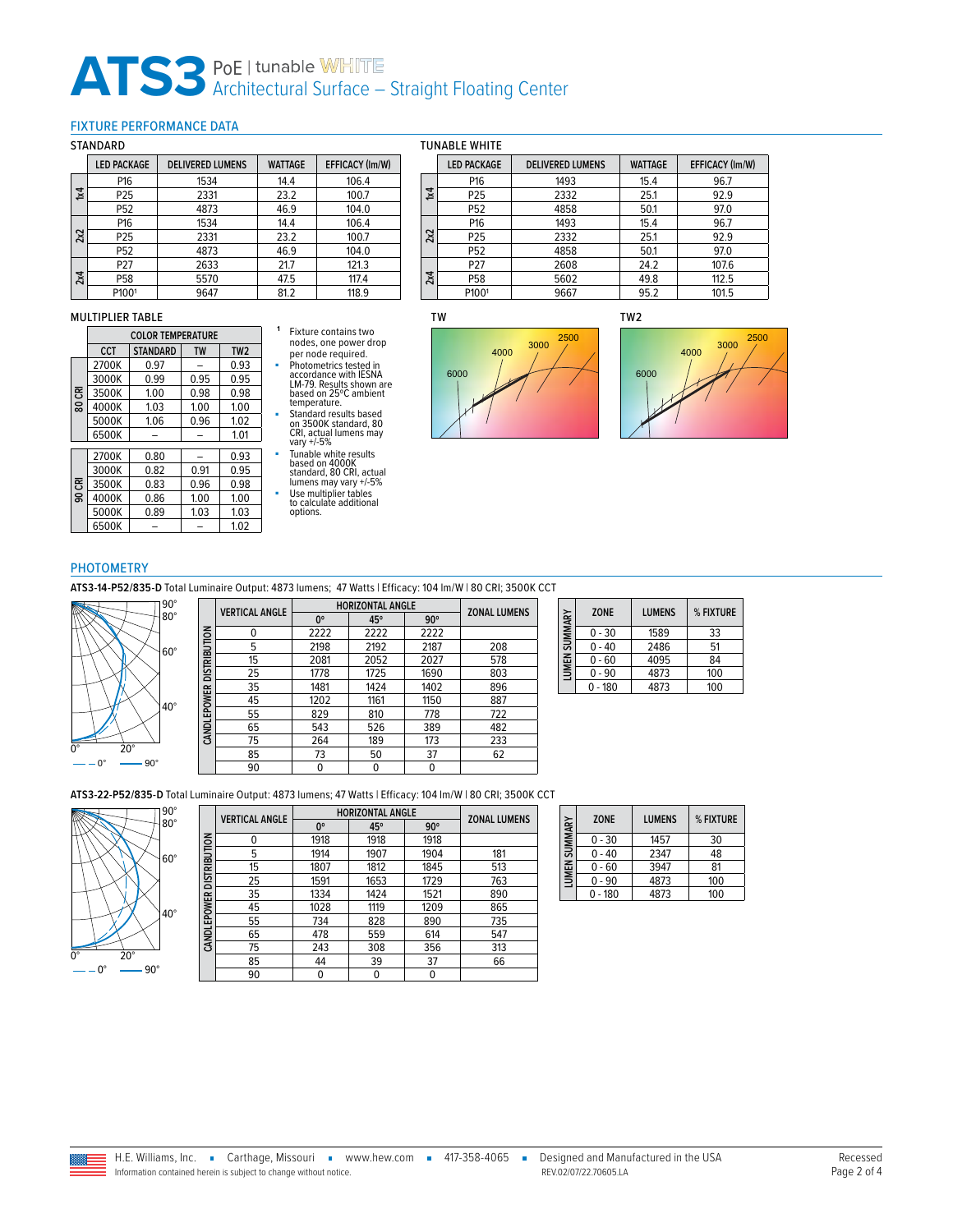# ATS3<sup>PoE | tunable WHITE<br>Architectural Surface – Straight Floating Center</sup>

## **ATS3-24-P58/835-D** Total Luminaire Output: 5570 lumens; 48 Watts | Efficacy: 117 lm/W | 80 CRI; 3500K CCT



|                          | <b>VERTICAL ANGLE</b> | <b>HORIZONTAL ANGLE</b> |      |            |                     |  |
|--------------------------|-----------------------|-------------------------|------|------------|---------------------|--|
|                          |                       | $0^{\circ}$             | 45°  | $90^\circ$ | <b>ZONAL LUMENS</b> |  |
|                          | n                     | 2219                    | 2219 | 2219       |                     |  |
| CANDLEPOWER DISTRIBUTION | 5                     | 2207                    | 2208 | 2210       | 210                 |  |
|                          | 15                    | 2083                    | 2101 | 2128       | 592                 |  |
|                          | 25                    | 1802                    | 1861 | 1931       | 860                 |  |
|                          | 35                    | 1460                    | 1563 | 1665       | 980                 |  |
|                          | 45                    | 1176                    | 1315 | 1402       | 988                 |  |
|                          | 55                    | 813                     | 942  | 1002       | 832                 |  |
|                          | 65                    | 544                     | 664  | 714        | 636                 |  |
|                          | 75                    | 283                     | 387  | 387        | 379                 |  |
|                          | 85                    | 85                      | 60   | 56         | 93                  |  |
|                          | 90                    | 0                       | 0    | 0          |                     |  |

| LUMEN SUMMARY | <b>ZONE</b> | <b>LUMENS</b> | % FIXTURE |
|---------------|-------------|---------------|-----------|
|               | $0 - 30$    | 1662          | 30        |
|               | $0 - 40$    | 2641          | 47        |
|               | $0 - 60$    | 4461          | 80        |
|               | 0 - 90      | 5570          | 100       |
|               | - 180       | 5570          | 100       |

## CROSS SECTIONS





## FIXTURE DETAILS

## BACKVIEW





2x4